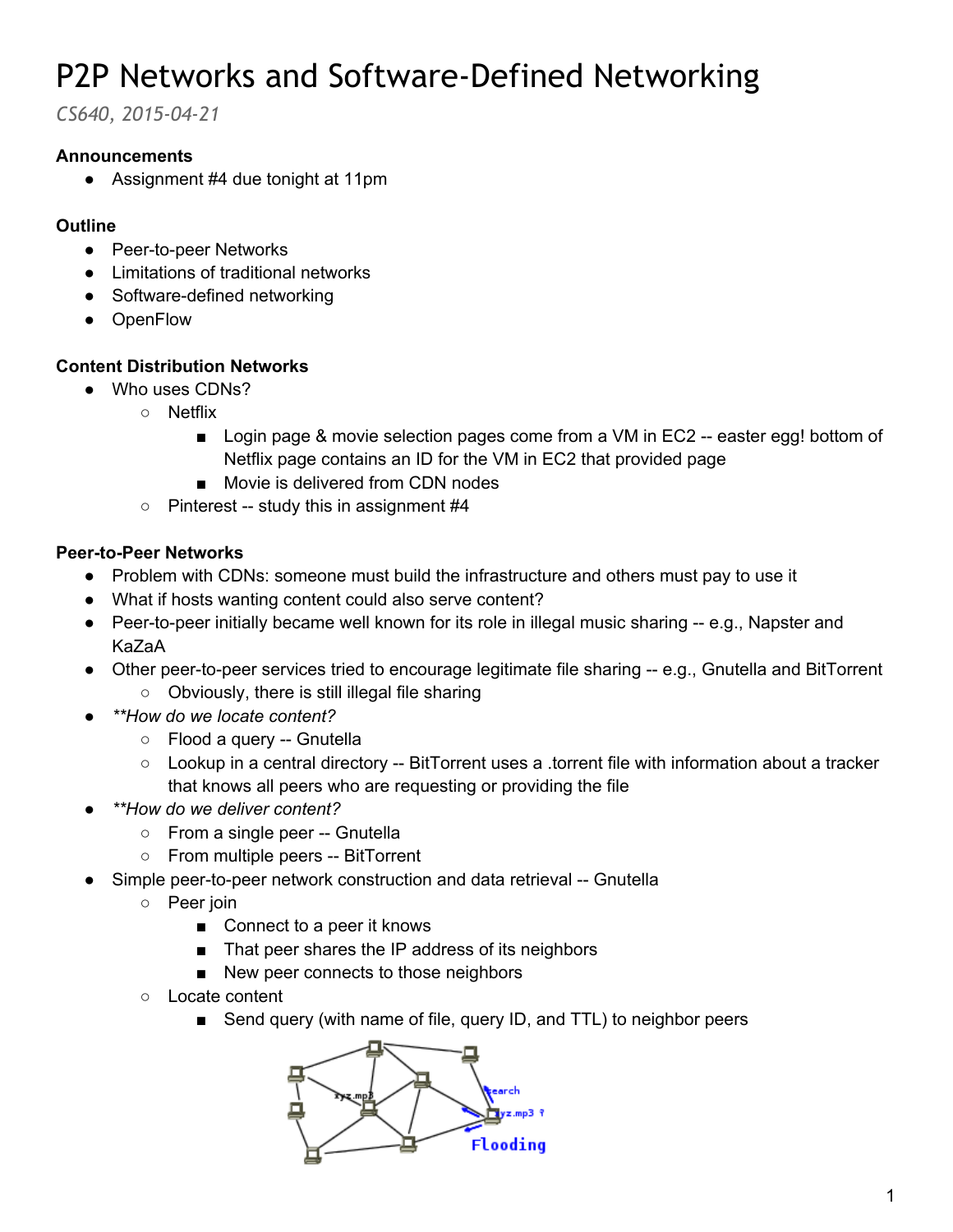Neighbor stores query ID, decrements TTL, and floods query to its neighbors



- If peer sees a query with the same ID, drop it to avoid forwarding loops
- If peer has the content, send reply back to the neighbor that forwarded the query
- Other peers lookup query ID in reply to know where to send the reply
- Connect directly to peer with the content



- Getting data from multiple peers -- BitTorrent
	- Chunking
		- Important for large files
		- Divide file into many chunks
		- Replicate chunks on different peers
		- Peers "exchange" chunks with each other
			- Peer is both uploading and downloading chunks
			- If a peer is uploading at a slower rate, it is also forced to download at a slower rate -- provides some fairness
		- Peer request chunks from other peers in a random order
		- Peer can (hopefully) assemble the entire file
	- Tracker
		- Infrastructure node that keeps track of peers uploading/downloading parts of a file
		- Swarm -- set of active peers for a given piece of content
		- Peers register with tracker (determined by torrent file) when they want to up/download
		- Tracker provides a random set of peers to contact to attempt to get chunks
		- Can request more peers from tracker if no provided peers have the chunks you need

#### **Limitations of Traditional Networks**

- What are the two planes that exist within a switch (or router)?
	- Data plane forwards packets based on routing table
	- Control plane -- establishes routing table using routing algorithms
- Routing tables are established using distributed algorithms
	- Decisions are based on local view -- DV and BGP decisions depend on decisions of **neighbors**
	- *○ \*\*What problems does this introduce?*
		- Different nodes may have a different view -- due to updates that have not yet propagated
		- Decisions may not be optimal -- e.g., BGP finds **a** path; may not be **an optimal** path
		- Debugging is difficult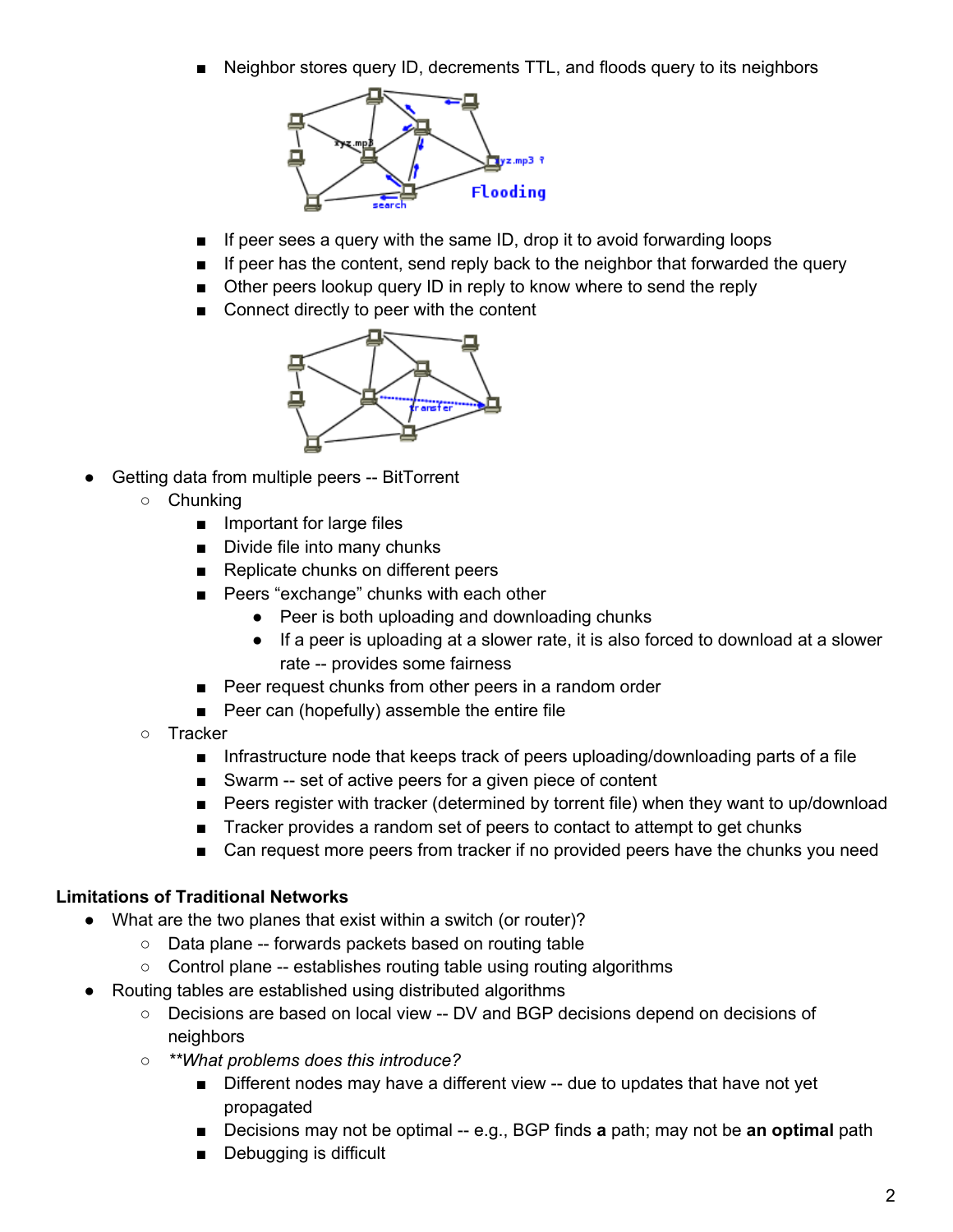- Network-wide policy is implemented using distributed configs
	- Config files for each switch/router in vendorspecific config language (e.g., Cisco IOS)
	- $\circ$  Configs define: routing algorithms to use, link weights, access control lists (ACLs), etc.
	- *○ \*\*What problems does this introduce?*
		- Need to re-write configs when you change vendors
		- Configs can easily become inconsistent with each other, and with an operator's goals
- Policies are largely defined over subnets
	- Layer 3 routing table has entries for individual subnets
	- Layer 2 MAC table has entries for individual hosts
	- *○ \*\*What problems does this introduce?*
		- Cannot easily customize routing policies for different apps -- e.g., video streaming needs low jitter path, SSH needs low latency path, and file transfer needs high throughput path
- Software stack on switches are closed
	- Vendors write the software; we are limited to using the capabilities exposed by the switch
	- Takes a long time for vendors to adopt and implement new protocols and features
- Summary of problems
	- $\circ$  Distributed routing decisions  $\geq$  difficult to debug; maybe suboptimal decisions
	- Distributed policy > prone to human errors
	- Policies defined over subnets > cannot customize forwarding per application
	- Closed software stack > limited operator flexibility

### **Software Defined Networking (SDN)**

- Remove control plane from switches and run centralized controller
	- Data plane operates as before, but controller populates routing tables on switches
	- Controller interacts with switches using a standardized vendor-independent API
	- Network operators write custom control applications that run atop the controller and implement the desired forwarding policies -- i.e., determine which forwarding entries to install in each switch
- Pictorial view of traditional network versus SDN

### **Traditional Computer Networks**

#### **Software Defined Networking (SDN)**



- **Benefits** 
	- Forwarding decisions are centralized
		- Less prone to error; easier to debug -- in theory, at least
		- Decisions can be optimized -- controller has network-wide view
	- Forwarding decisions are flexible
		- Can implement fine-grained policies for individual applications
		- Not restricted to specific protocols/features implemented by vendors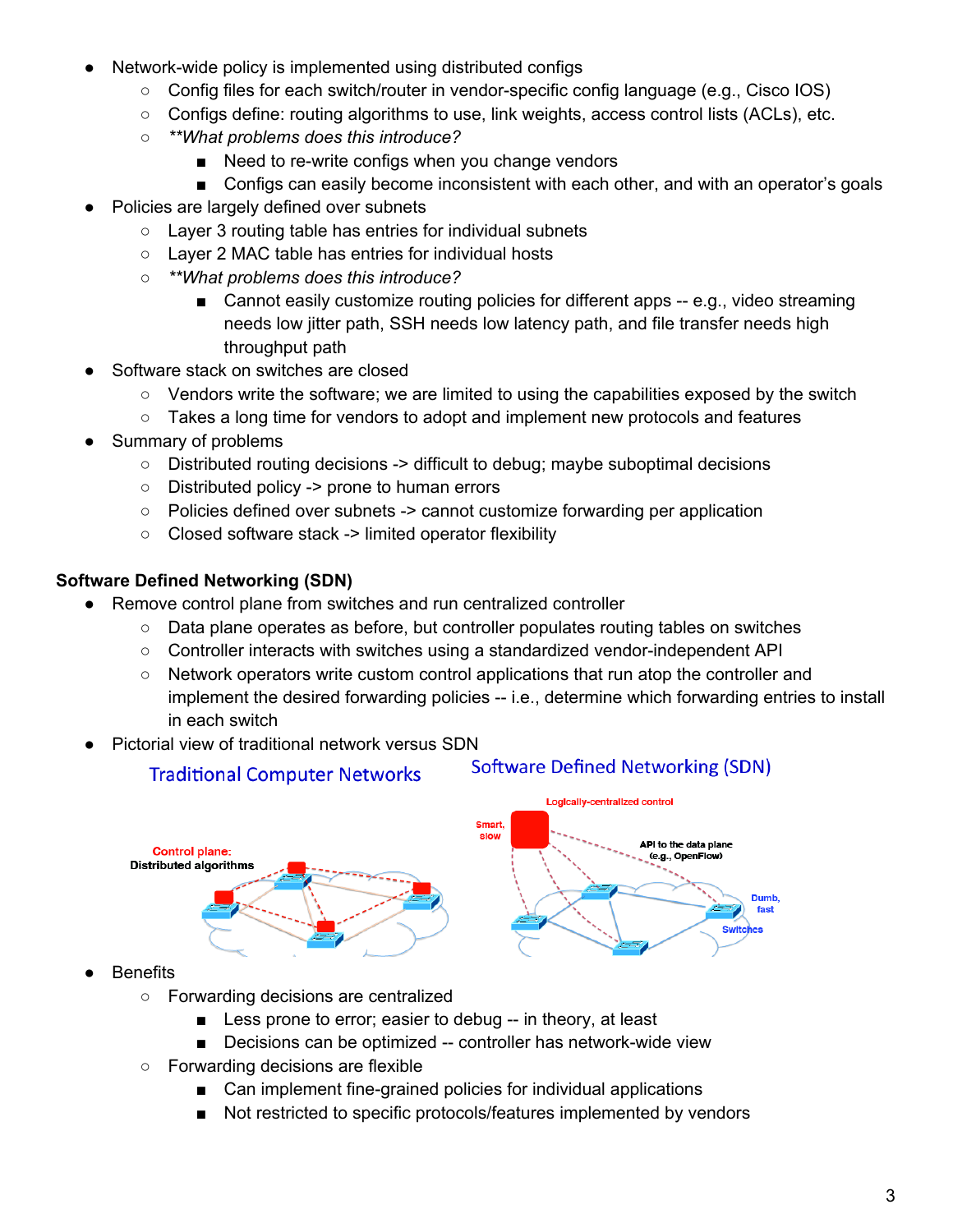## **OpenFlow**

- Prevailing SDN standard
- Traditional switch vs. OpenFlow switch
	- Traditional switch





- Traditional route table vs. Flow Table
	- Traditional route table

| <b>Subnet</b>                                                                   | Maek | atewayر                                                                                   | <b>Interface</b> |
|---------------------------------------------------------------------------------|------|-------------------------------------------------------------------------------------------|------------------|
| the contract of the contract of the contract of the contract of the contract of |      | the control of the control of the control of the control of the control of the control of |                  |

- Only match on IP address in L3 router or MAC address in L2 switch
- Only action is forward out interface (and drop if we have ACLs)
- Entries are added/removed by the control plane based on routing algorithms
- Flow table

| Dst   Ether   Src   Dst   Proto   Src   Dst   Actions<br>$\mid$ Src<br>$MAC$ $MAC$ $Type$ $IP$ | -IP | Port Port |  |
|------------------------------------------------------------------------------------------------|-----|-----------|--|
|------------------------------------------------------------------------------------------------|-----|-----------|--|

- Match on "any" fields in link, network, and transport layer headers
	- Originally matched on 10 different fields; now match on any bytes in the headers
- Also match based on physical switch port on which packet arrived
- **Actions** 
	- Forward to port(s)
	- Drop
	- Send to controller
	- $\bullet$  Re-write header field(s)
- Entry in the flow table is called a **rule**
- Entries are added/removed by the controller
- Rules can have timeouts
	- Soft -- switch removes rule if no packet matches the rule for some period of time
	- Hard -- switch removes rule after some time has passed since rule was added
- Rules can have priorities
- Switch also maintains statistics (packet and byte counters) for each rule